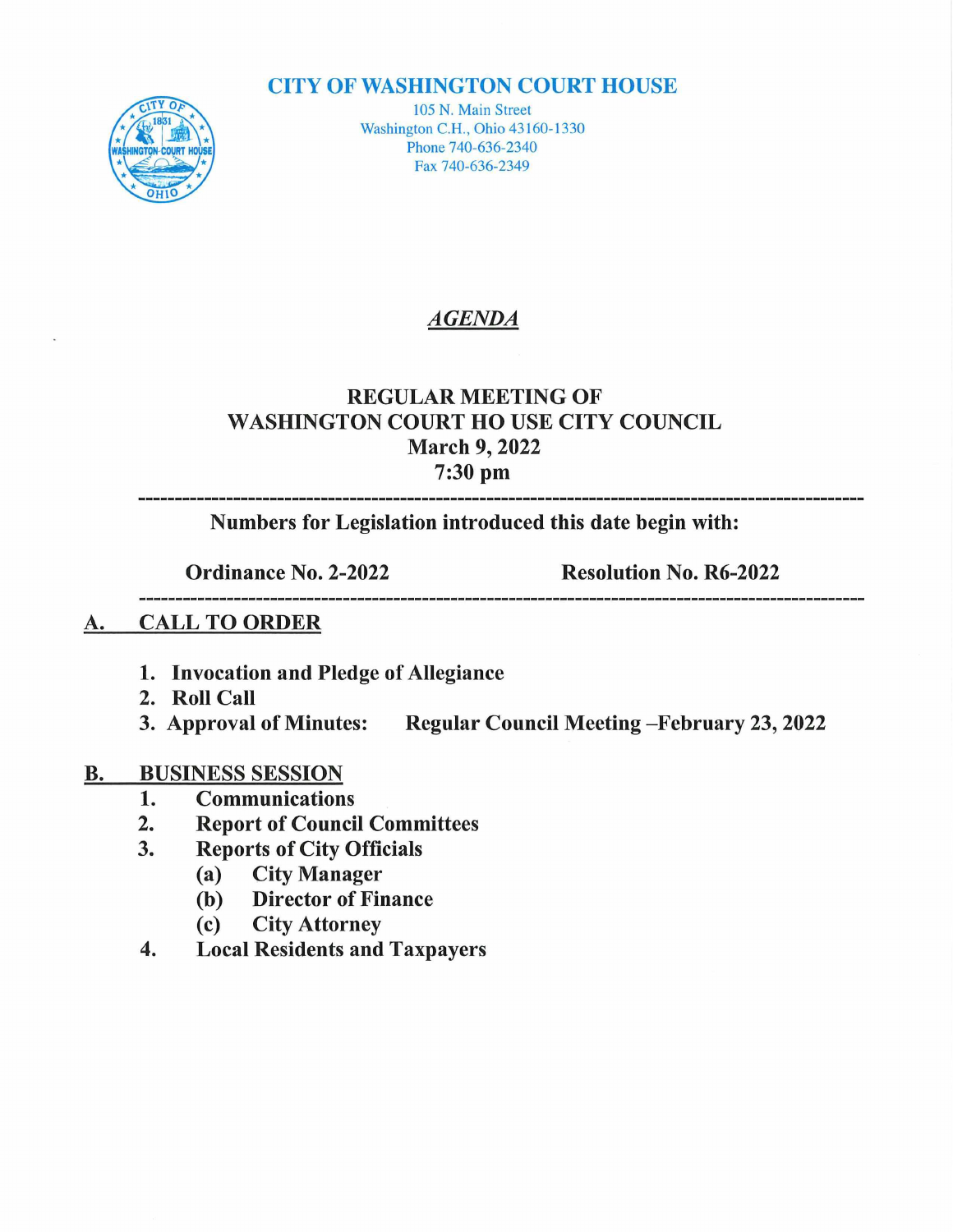- C. **LEGISLATION**<br>1. Legislation Previ
- **Legislation Previously Introduced**
- A. ORDINANCE NO.1-2022 (second reading)

AN ORDINANCE AUTHORIZING THE CITY ADMINISTRATION TO AN ORDINANCE AUTHORIZING THE CITY ADMINISTRATION TO<br>CREATE THE JOB POSITION OF "TAX ADMINSTRATOR", PURSUANT TO<br>THE DUTIES AND DESPONSIBLE TO ESPONSED IN THE ATTACHED LOD CREATE THE JOB POSITION OF "TAX ADMINSTRATOR", PURSUANT TO<br>THE DUTIES AND RESPONSIBILITIES ESPOUSED IN THE ATTACHED JOB<br>DESCRIPTION THE DUTIES AND RESPONSIBILITIES ESPOUSED IN THE ATTACHED JOB<br>DESCRIPTION AND SETTING THE APPROPRIATE LEVEL OF COMPENSATION FOR THE JOB.

B. RESOLUTION NO. R4-2022 (second reading)

RESOLUTION AUTHORIZING JOSEPH J. DENEN, CITY MANAGER TO A RESOLUTION AUTHORIZING JOSEPH J. DENEN, CITY MANAGER TO<br>ENTER INTO AN AGREEMENT WITH THE OHIO DEPARTMENT OF ENTER INTO AN AGREEMENT WITH THE OHIO DEPARTMENT OF<br>TRANSPORTATION FOR THE PURCHASE OF BULK HIGHWAY ROCK SALT.

C. RESOLUTION NO. R5 -2022 (second reading)

RESOLUTION AUTHORIZING JOSEPH J. DENEN, CITY MANAGER OF THE CITY OF WASHINGTON COURT HOUSE, OR HIS DESIGNEE, TO ENTER INTO AN AGREEMENT WITH EMH&T ENGINEERING, INC. FOR ENGINEERING SERVICES.

- 2. NEW LEGISLATION (in writing)
- A. RESOLUTION NO. R6-2022 (first reading)

**RESOLUTION NO. R0-2022** (IIISt reading)<br>RESOLUTION AUTHORIZING THE JOSEPH J. DENEN, CITY MANAGER A RESOLUTION AUTHORIZING THE JOSEPH J. DENEN, CITY MANAGER<br>OF THE CITY OF WASHINGTON COURT HOUSE OR HIS DESIGNEE, TO OF THE CITY OF WASHINGTON COURT HOUSE OR HIS DESIGNEE, TO AWARD A CONTRACT TO VORTEX USA INC. FOR THE PURCHASE OF A SPLASH PAD.